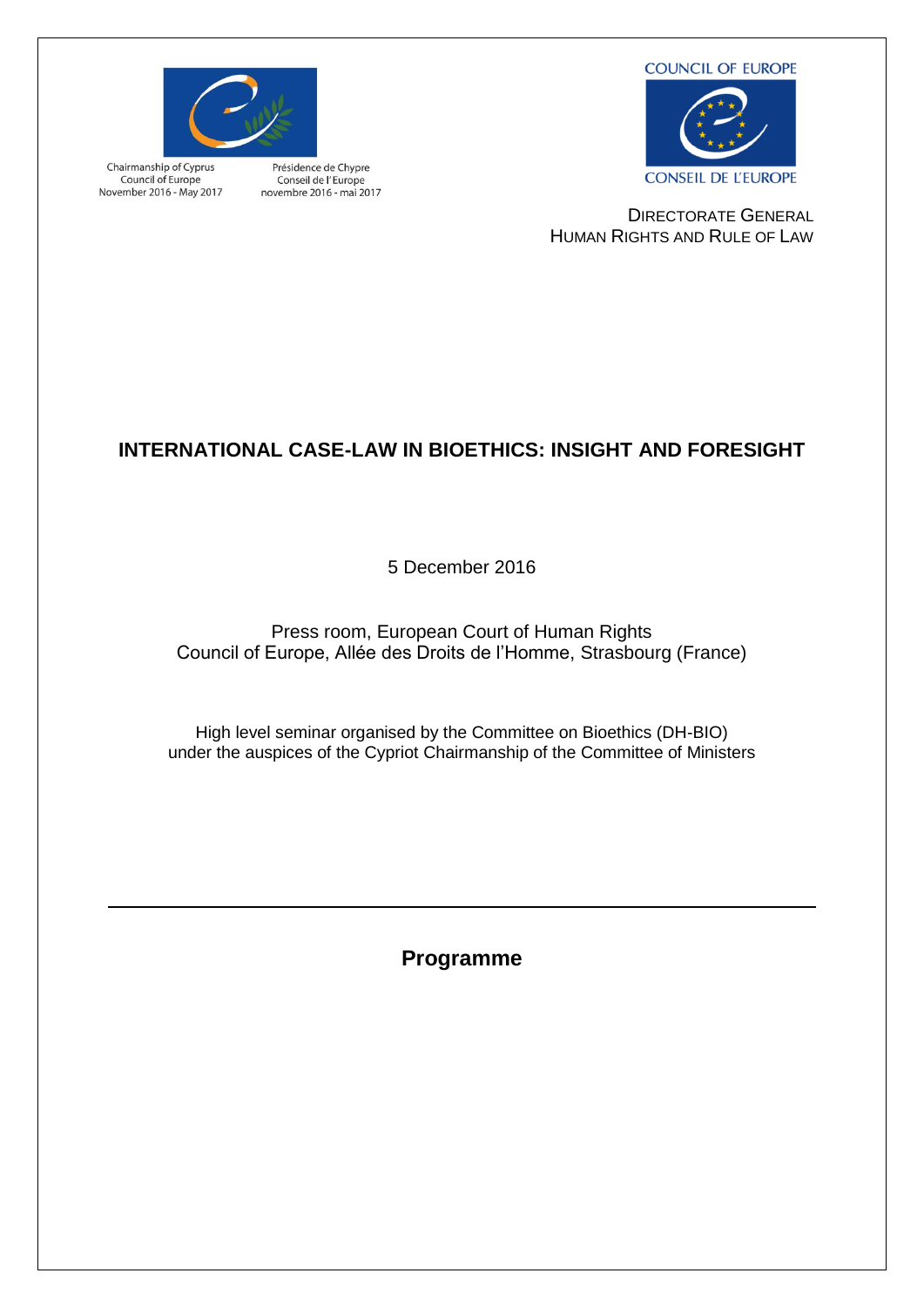#### **9h30 Opening session**

*Mr Guido Raimondi, President of the European Court of Human Rights*

*Ambassador Theodora Constantinidou, Permanent Representative of Cyprus to the Council of Europe, on behalf of the Cypriot Chairmanship of the Committee of Ministers of the Council of Europe*

*Mr Philippe Boillat, Director General, Directorate General of Human Rights and the Rule of Law* 

**9h50**

#### **Session 1: Human rights in biomedicine: trends and challenges**

#### *Chair: Dr Mark Bale, Deputy Director, Science Research & Evidence, Department of Health (United Kingdom), Chair of the DH-BIO*

a. Cases on human rights and biomedicine brought before the European Court of Human Rights (ECtHR): Common trends and challenges

The beginning and the end of life in the case-law of the ECtHR **Prof. Dr Helen Keller, LL.M., Judge of the European Court of Human Rights**

The right for privacy in the case-law of the ECtHR **Dr Pere Pastor Vilanova**, **Judge of the European Court of Human Rights**

10h50 *Coffee break*

**11h20**

**Session 1 (continued): Human rights in biomedicine: trends and challenges**

*Chair: Ms Brigitte Konz, Head Justice of the Peace (Luxembourg), Chair of the Steering Committee for Human Rights of the Council of Europe (CDDH)*

b. Impact of the ECtHR judgments at the national level **Mr Justice Peter Jackson, Judge of the Family Division of the High Court (United Kingdom)**

**Ms Claire Bazy Malaurie, member [of the Constitutional Council](http://www.conseil-constitutionnel.fr/conseil-constitutionnel/english/presentation/general-presentation/video-presentation-of-the-french-constitutionnal-council.138201.html) (France), member of the Venice Commission of the Council of Europe**

12h00

c. Latest developments in Russian jurisprudence in the field of Human Rights and biomedicine

**Mrs Tatyana Vavilycheva, Judge at the Supreme Court of the Russian Federation**